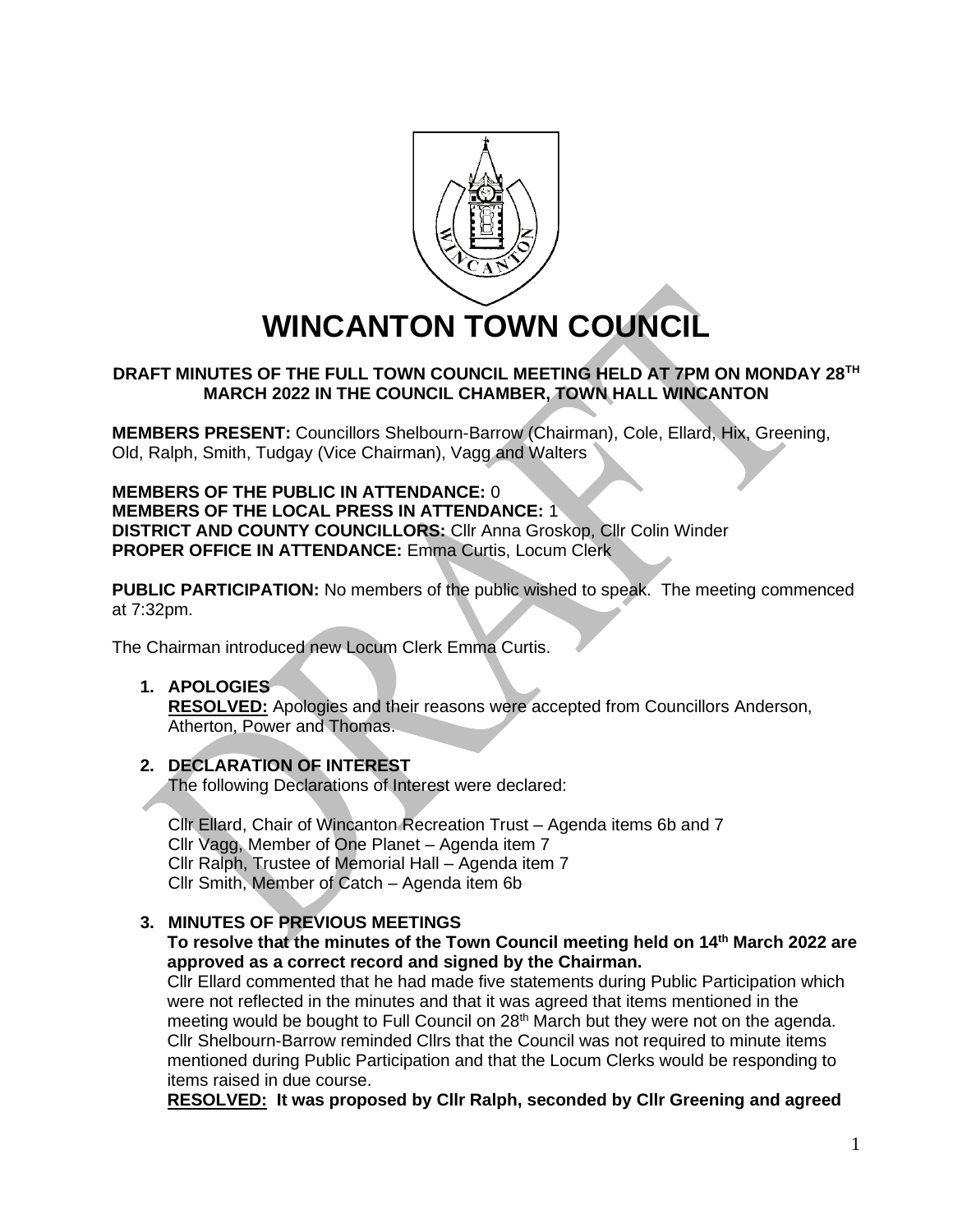**to approve the minutes as presented. Nine votes in favour; one against and one abstention. Motion carried.**

# **4. REPORT FROM WINCANTON TOWN COUNCIL CHAIRMAN**

Cllr Shelbourn-Barrow provided the meeting with a report detailing recent storm damage, the New Somerset Council and the Pilot LCN, The Queens Canopy Project, a visit from the High Sheriff, progress on the new town logo, grant funding assisting the delivery of Wincanton for the Future, the Good Stuff Fund initiative and a local district Cllr initiative taking donations to Ukraine.

# **5. REPORTS FROM DISTRICT AND COUNTY COUNCILLORS**

Cllr Anna Groskop informed Cllrs that she would be retiring from  $4<sup>th</sup>$  May and stated it had been a privilege to represent the town over the years. Cllr Groskop reminded members that the role of a Cllr is to represent and listen to the community.

Cllr Winder mentioned that the plinth in the town is less than 50 years old so should not necessarily be referred to by a conservation officer as historic. Cllr Winder provided information on the difficulties that SSDC were currently facing and the risk this could pose to the council financially and reputationally. Cllr Winder stated that the annual audit was in difficulty due to lack of support and failure to supply information. Cllr Shelbourn-Barrow thanked all district and county Cllrs for their efforts.

# **6. STAKEHOLDER GROUP**

**a) To note the actions notes from the Stakeholder group meeting held on the 26th October 2021 and 3 rd March 2022**

The action notes provided for the  $3<sup>rd</sup>$  March were noted by members. The notes from 26<sup>th</sup> October appeared to be missing and the Locum Clerk was asked to trace. Cllr Ellard queried why the bid from the sports ground was not on any correspondence. Cllr Shelbourn-Barrow stated the application had not been through the stakeholder group and requested the Locum Clerk identify the reason it was not considered

# **b) To consider approval of four Good Stuff Fund grants recommended by the Stakeholder Group on the 3rd of March 2022**

Cllrs considered the four Good Stuff Fund grants presented.

# **Camelot Mural: Grant Request £1,570, sponsor Cllr Atherton**

As there were conditions attached to this grant and the sponsor was absent from the meeting it was agreed to put this request into abeyance to return to committee at a later date.

# **Catch 1: Grant Request £1,000, sponsor Cllr Shelbourn-Barrow**

There were no comments from members.

**RESOLVED: It was proposed by Cllr Greening, seconded by Cllr Vagg and agreed unanimously to award the grant requested of £1,000.**

#### **Catch 2: Grant Request £2,500, sponsor Cllr Ellard**

Cllr Ellard expressed his surprise at seeing his name as the sponsor. **RESOLVED: It was proposed by Cllr Ellard, seconded by Cllr Ralph and unanimously agreed to award the grant requested of £2,500.**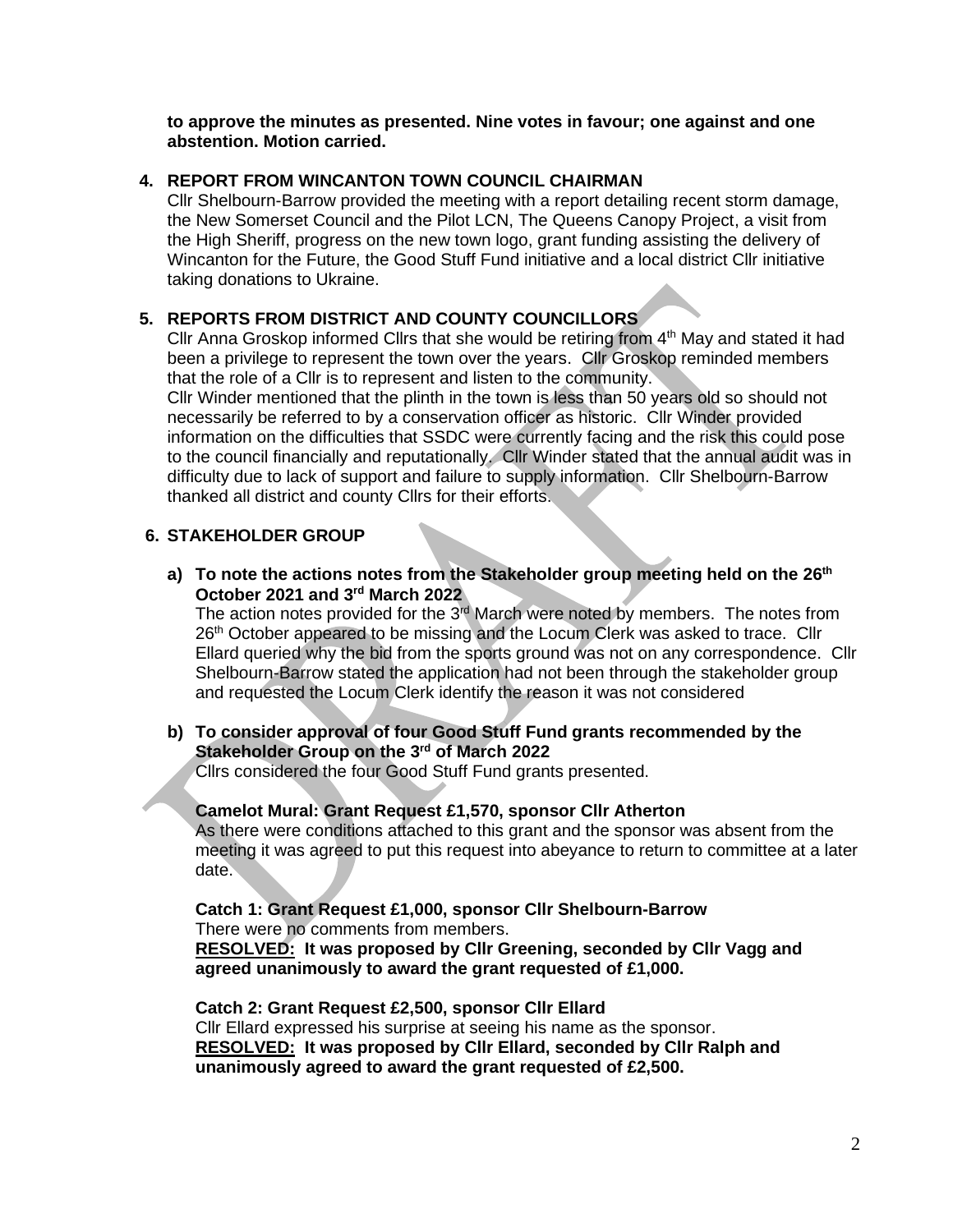# **Wink Wink Theatre: Grant Request £1,000, sponsor Cllr Cole**

There were no comments from members.

#### **RESOLVED: It was proposed by Cllr Vagg, seconded by Cllr Tudgay to approve the grant request of £1,000. Ten votes in favour, one abstention. Motion carried.**

Cllr Shelbourn-Barrow stated that the document detailing the grants would be uploaded to the website as soon as possible. Cllr Ellard queried the layout, figures and presentation of the spreadsheet.

# **7. ANNUAL GRANTS 2022/23**

# **To resolve the annual grants for 2022/23**

Cllr Ellard questioned the report, proposed grant amounts, and suggested the grant amounts should be provided on an equal basis with any overspend being transferred from the project budget. Cllr Tudgay provided information on the figures provided and referred members to the Councils grant policy. There then followed some discussion about the grant applications, decision making process and proposed amounts.

**RESOLVED: It was proposed by Cllr Ralph, seconded by Cllr Shelbourn-Barrow and agreed to award grants as shown in the table below. Nine votes in favour, one against and two abstentions. Motion carried.**

| <b>Grant applicate</b>                                | <b>Grant Awarded</b> |
|-------------------------------------------------------|----------------------|
| One Planet                                            | £1,000               |
| <b>Wincanton Memorial Hall</b>                        | £1,000               |
| South Somerset Community Accessible Transport (SSCAT) | £2,500               |
| <b>Wincanton Museum</b>                               | £1,000               |
| <b>Choral Society</b>                                 | £500                 |
| <b>MHA South Somerset</b>                             | £2,000               |
| The Balsam Centre 'Hive Project'                      | £4,500               |
| <b>Wincanton Recreational Trust</b>                   | £7,500               |
| Total                                                 | £20,000              |

**RESOLVED: It was further proposed by Cllr Old, seconded by Cllr Ellard and unanimously agreed to remove the £500 grant for the Wincanton District Gardening Association from the grants budget and fund from general reserves with the item being moved into the budget for the 2023/24 financial year.**

# **8. INTERNAL AUDITORS PLAN**

**a) To resolve to approve the accounts package Rialtas Omega in readiness for a new financial year**

Cllrs discussed the pros and cons of transferring from the current financial package to the Rialtas software and noted that it had been recommended by the Internal Auditor. Consideration was given to digitised VAT and improvements in budgeting. **RESOLVED: It was proposed by Cllr Greening, seconded by Cllr Tudgay and agreed to approve the purchase the Rialtas Omega accounts software. Ten votes in favour, two against. Motion Carried.**

*Cllr Ellard left the meeting at this point.*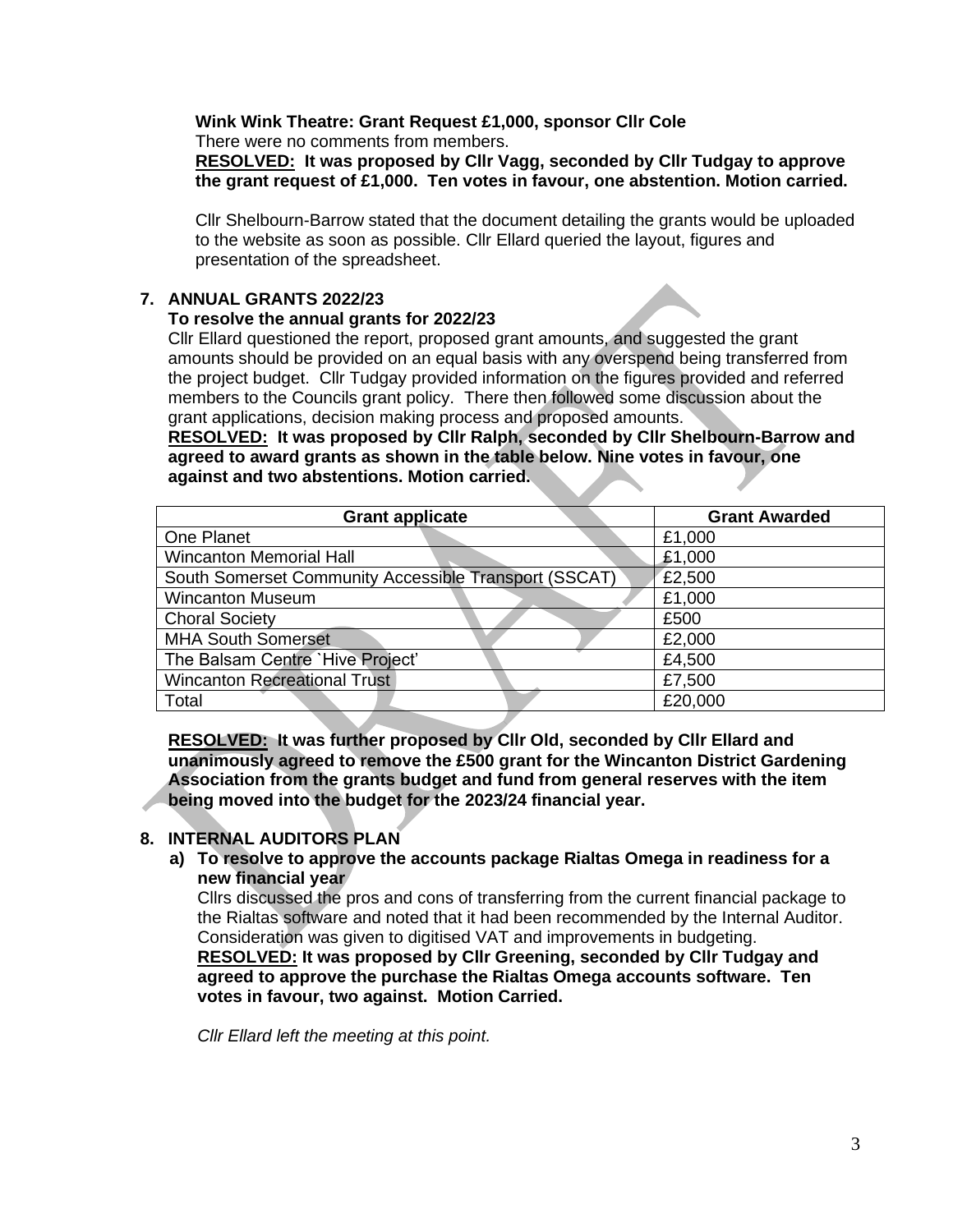**b) To consider for approval the Risk Assessment Policy RESOLVED: It was proposed by Cllr Ralph, seconded by Cllr Smith and agreed unanimously to approve the Risk Assessment Policy.**

# **c) Cemetery costs 2022/23 and Cemetery Regulations**

Cllr Hix stated it was not the year to be putting the cost of burials up due to impending financial difficulties. It was agreed that the prices be reviewed by the Open Spaces Committee.

**RESOLVED: It was proposed by Cllr Hix, seconded by Cllr Tudgay, and agreed unanimously that the price increases be deferred until 2023. It was further proposed by Cllr Old, seconded by Cllr Tudgay and agreed unanimously that the Cemetery Regulations document be approved and adopted.**

# **d) Asset Register 2022/23**

Cllr Ralph suggested the Locum Clerk look at getting items of special interest revalued. Cllr Hix noted that items were missing from the register such as the MUGA, toilet block at Churchfields and the community larder. It was noted that vastly undervalued items may impact on insurance.

**RESOLVED: It was proposed by Cllr Shelbourn-Barrow and seconded by Cllr Greening that the Asset Register be accepted in principle pending valuation and missing items added with the document being represented to Council by the end of Quarter 1 of the new financial year. Nine votes in favour, one abstention. Motion Carried.**

- **9. PUBLICATION OF INFORMATION SCHEME AND FREEDOM OF INFORMATION POLICY** 
	- **a) To adopt the revised Publication of Information Scheme and Freedom of Information Policy RESOLVED: It was proposed by Cllr Ralph, seconded by Cllr Tudgay and agreed**

**to adopt the Publication of Information Scheme and Freedom of Information Policy as presented. Nine votes in favour, one abstention. Motion Carried.**

**b) To note the Wincanton Town Council Model policy** The Wincanton Town Council Model policy was noted.

# **10. REMEDIAL TREE WORKS**

**RESOLVED: It was proposed by Cllr Ralph, seconded by Cllr Smith and agreed to delegate authority to the Officers and Open Spaces Committee to utilise the budget of £5,000 allocated for tree work for 2022/23 to complete urgent work as recommended in the recent tree survey with a full update being provided to Full Council in due course. Nine votes in favour, one abstention. Motion Carried.**

# **11. THE DEVELOPMENT OF A STRATEGIC PLAN**

**a) To agree to setting up a working party that will initially consider how the work can be achieved, and what format it will take (survey, workshop, report and timescale)**

Cllrs noted that the election is looming but that the Internal Auditors report should be adhered to. Cllrs discussed the difference between a working party and a committee. **RESOLVED: It was proposed by Cllr Greening, seconded by Cllr Shelbourn- Barrow and agreed unanimously to proceed with setting up a working party.**